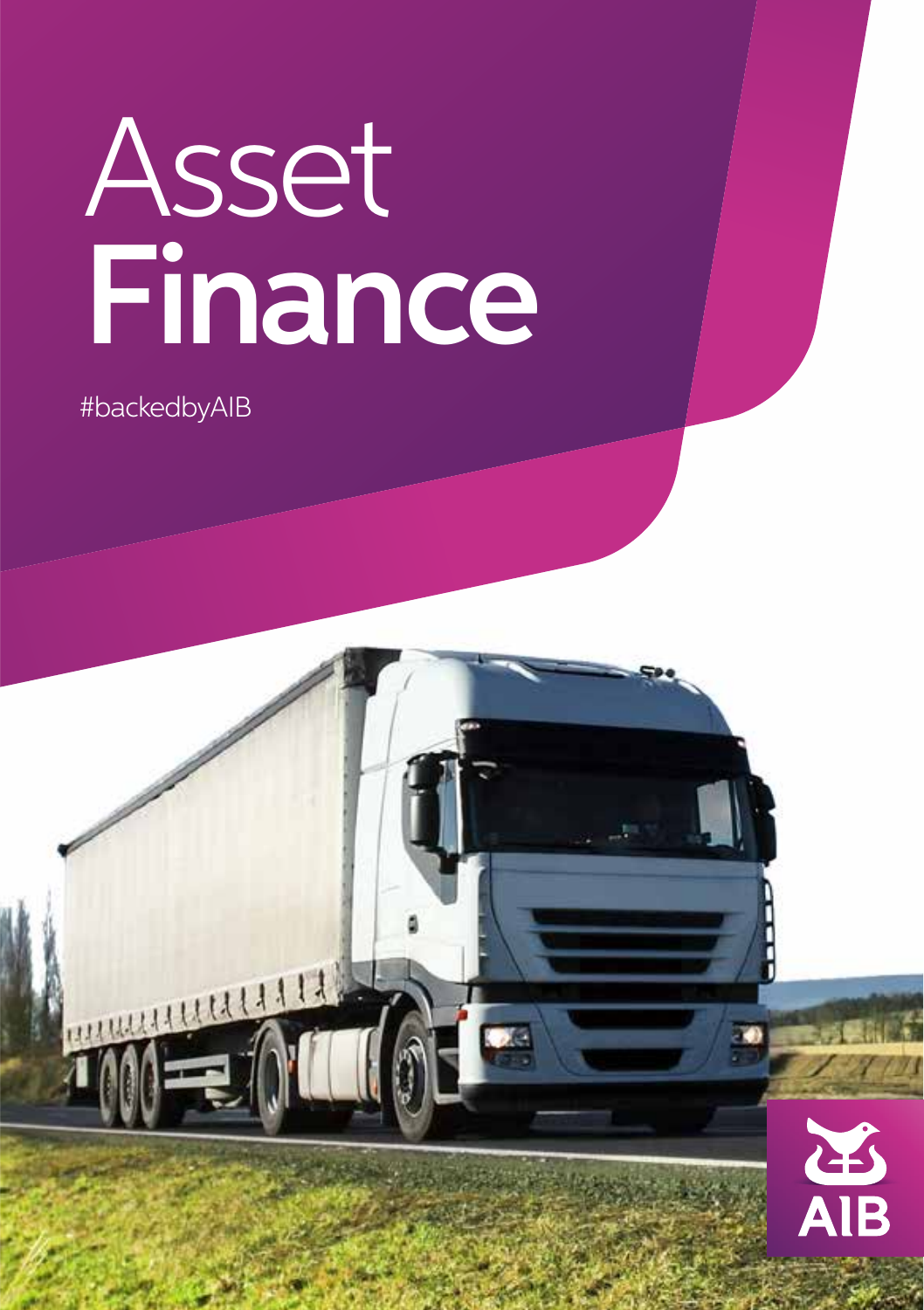At AIB we're backing brave with a number of asset finance options available for you. No matter what size your business is, when you're ready to make the next step with your business we're here to help you. We've got the finance option for whatever asset you need.

# Types of Assets we Finance

#### Equipment Finance

Whether you are looking to finance tooling, a sewing machine, servers, medical equipment, agricultural machinery or renewable energy equipment, AIB Finance & Leasing have finance for you. We will consider financing any equipment so contact us to find out more.

#### Agri Asset Finance

Customers can choose our agri finance to cover tractors, trailers, combine harvesters, balers and diet feeders, to name but a few.

#### Plant and Equipment Asset Finance

construction plant. Moreover, investment in residential property means that you may need to upgrade your yellow goods, cranes, earthmoving and quarrying machinery. Talk to us about how we can finance them for you.

#### Heavy Goods Vehicle Finance

finance assets such as warehouse or

Available for new and used articulated, rigid and tipper trucks, trailers, container units, coaches and buses.

#### Vehicle Finance

Whether you are a start-up, sole trader, or a big haulage company we can finance new and used cars, vans and other commercial vehicles including 4x4 and pick-up trucks.

### **Phone**: Call **0818 47 47 47 Branch** Drop into any AIB branch **Online**: **3 EASY WAYS TO APPLY** www.aib.ie/assistfinance 8am - 9pm Monday to Friday

Customers often ask us to help them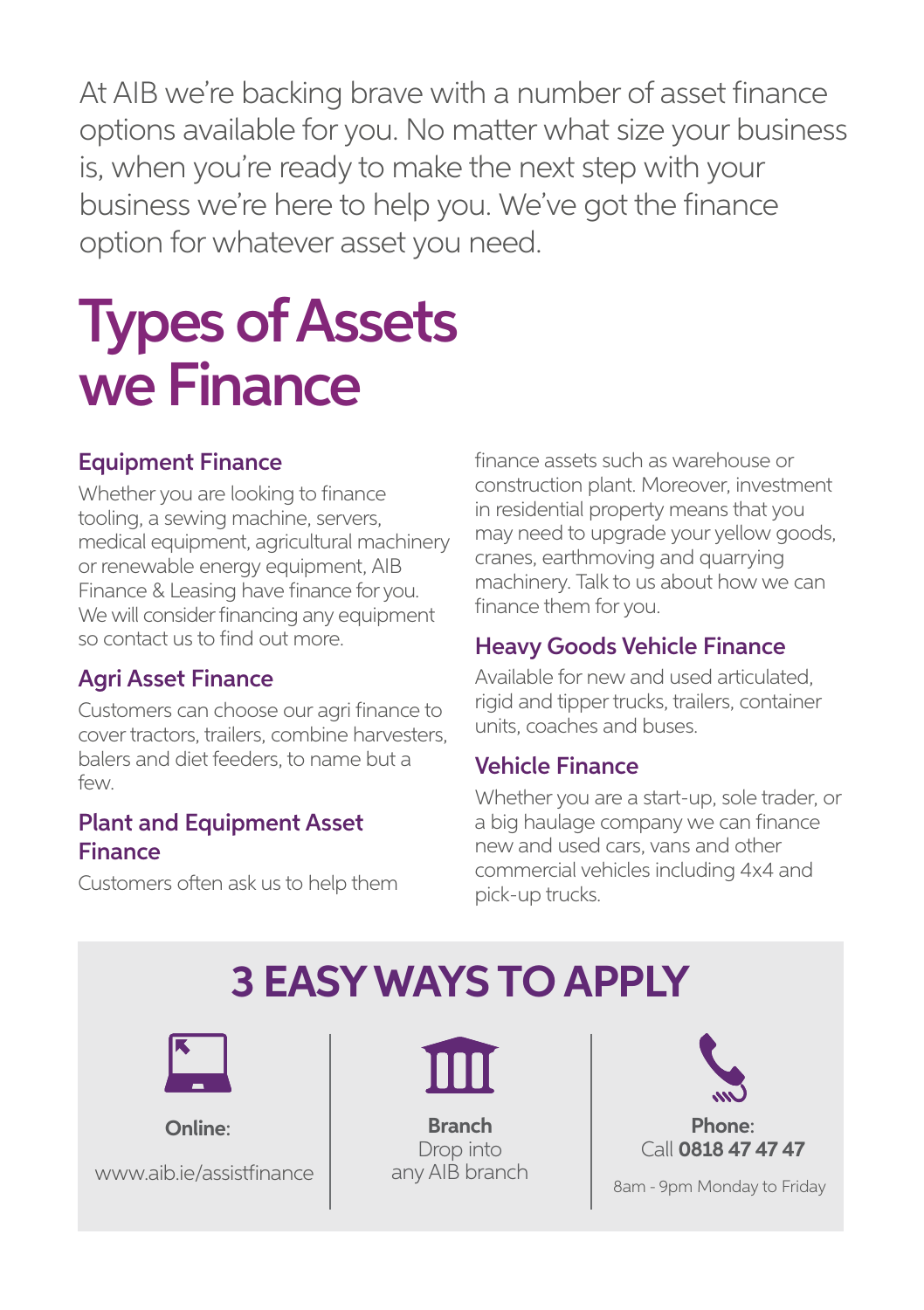## The Benefits for you and Your Business

#### Your Term and Frequency

Choose the term and frequency that suits your business. Our finance options are available over a two, three, four or five year period. Longer periods are available in some cases speak to your local Finance and Leasing representative, branch or business centre for more information.



#### Flexible Repayments

Our repayment options are flexible and can be structured to take into account any seasonality in your business. Please note that flexible repayments may increase the overall cost of credit.



#### 100% Finance Available

AIB Finance and Leasing will consider financing any asset and will even provide 100% of the finance for your asset.



#### Fixed Rate of Interest

At AIB, we understand the importance of budgeting and cash flow. Our Asset Finance repayments have a fixed interest rate to facilitate your business when budgeting. Please note that your interest will be fixed at the rate on the day the agreement is made.



#### Large Knowledgeable and Dedicated Team to Support You

Our nationwide Finance and Leasing team of over 40 reps bring a unique understanding of Asset Finance, and are committed to helping businesses succeed.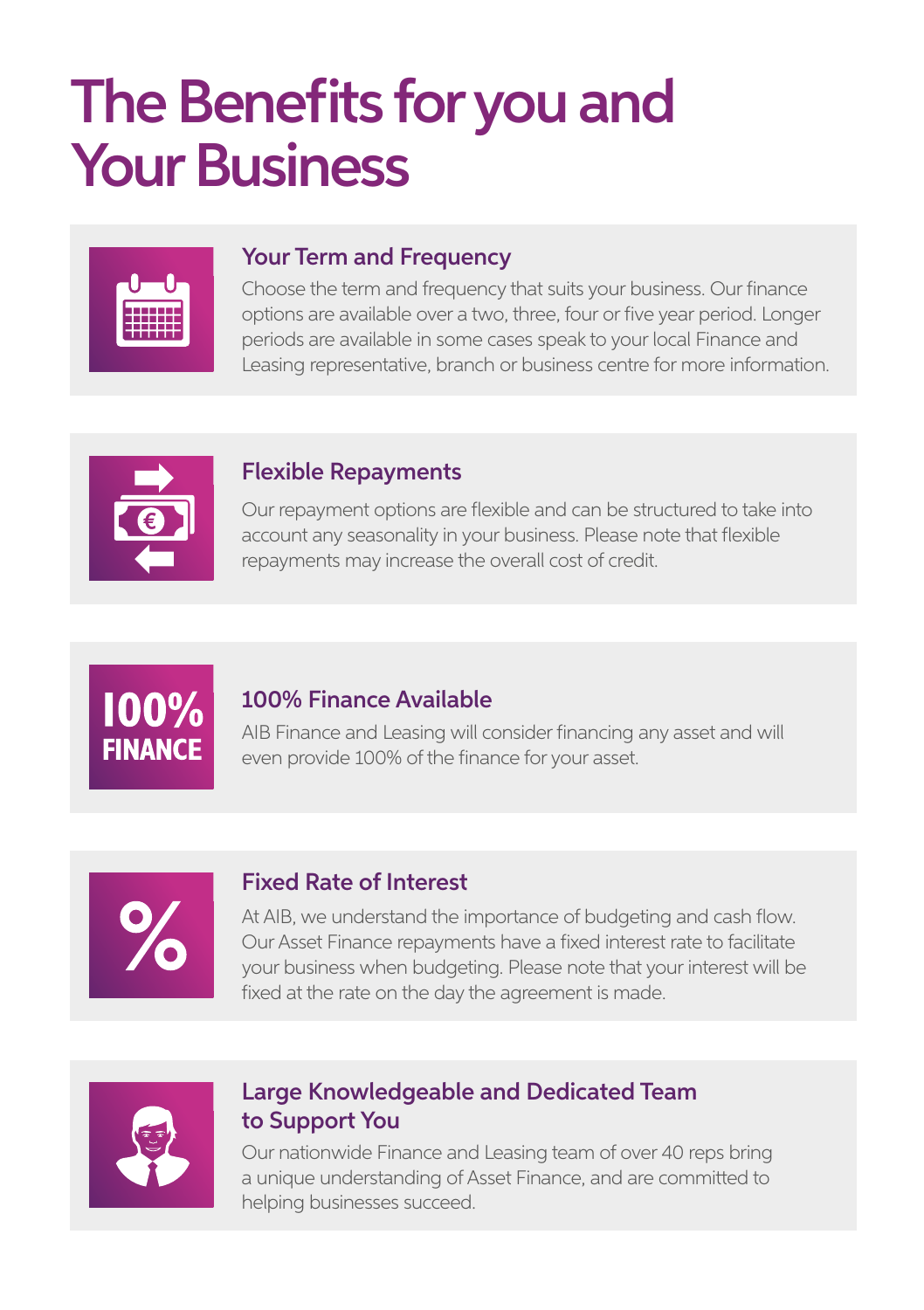# Choose the Finance Option That's Right for You

#### **Business Purchase Plan**  (Hire Purchase)

With our Business Purchase Plan the asset becomes your property when you have paid the final instalment and the purchase fee due under the agreement.

#### Benefits of the Business Purchase Plan for your business

- $\blacktriangleright$  The VAT on this plan can be reclaimed on the purchase price if you are VAT registered\*
- ◆ Claim back your capital allowance costs on the cost of the asset\*
- $\blacktriangleright$  Interest charges can be offset against taxable profits\*

### **Business Lease Plan**

With our Business Lease Plan your asset is leased to you at a fixed monthly rental for a fixed term. Put simply, we own the asset and charge you for its use.

#### Benefits of the Business Lease Plan to your business

- $\blacktriangleright$  The VAT on this plan can be reclaimed on the rental price if you are VAT registered\*
- $\checkmark$  The initial capital outlay is minimised, meaning you don't need to use your own cashflow
- $\checkmark$  Leasing rentals may qualify for tax deductions\*

\*Customers are advised that they should seek independent tax advice when considering this product.

A Documentation Fee of €63.49 applies to Loan and Hire Purchase. For Leasing, this Documentation Fee also applies and is subject to VAT at the applicable rate. This fee will be charged with the first repayment. In the case of Hire Purchase, there is a Purchase Fee of €12.70 payable on completion. Minimum loan application of €5,000 required.

#### **Warning: You may have to pay charges if you repay early, in full or in part, a fixed-rate credit facility.**



To find out more about how we can help you finance your asset, contact your local branch, business centre or local AIB Finance and Leasing Representative or visit www.aib.ie/assetfinance.

Call 0818 47 47 47, 8am - 9pm Monday to Friday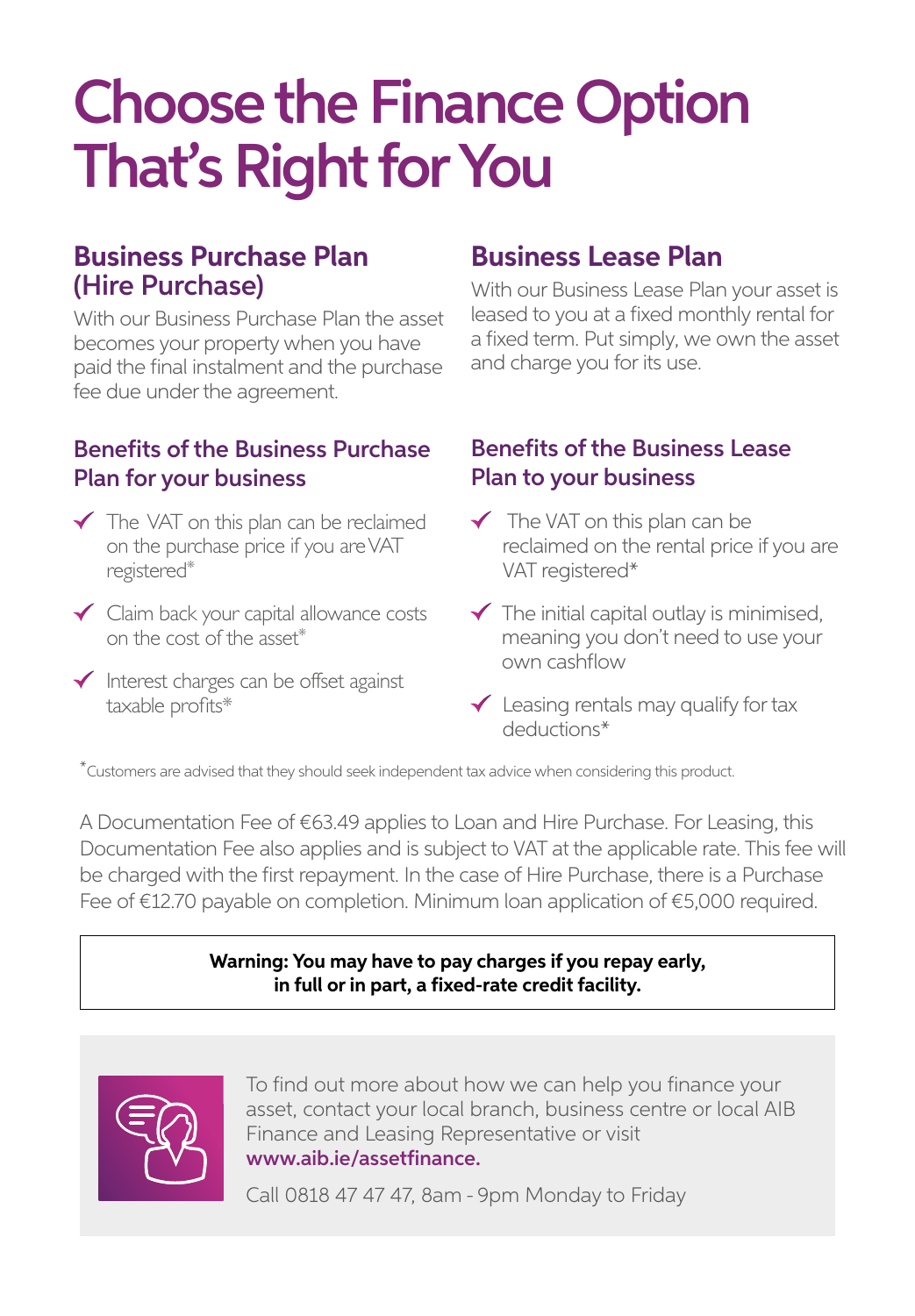